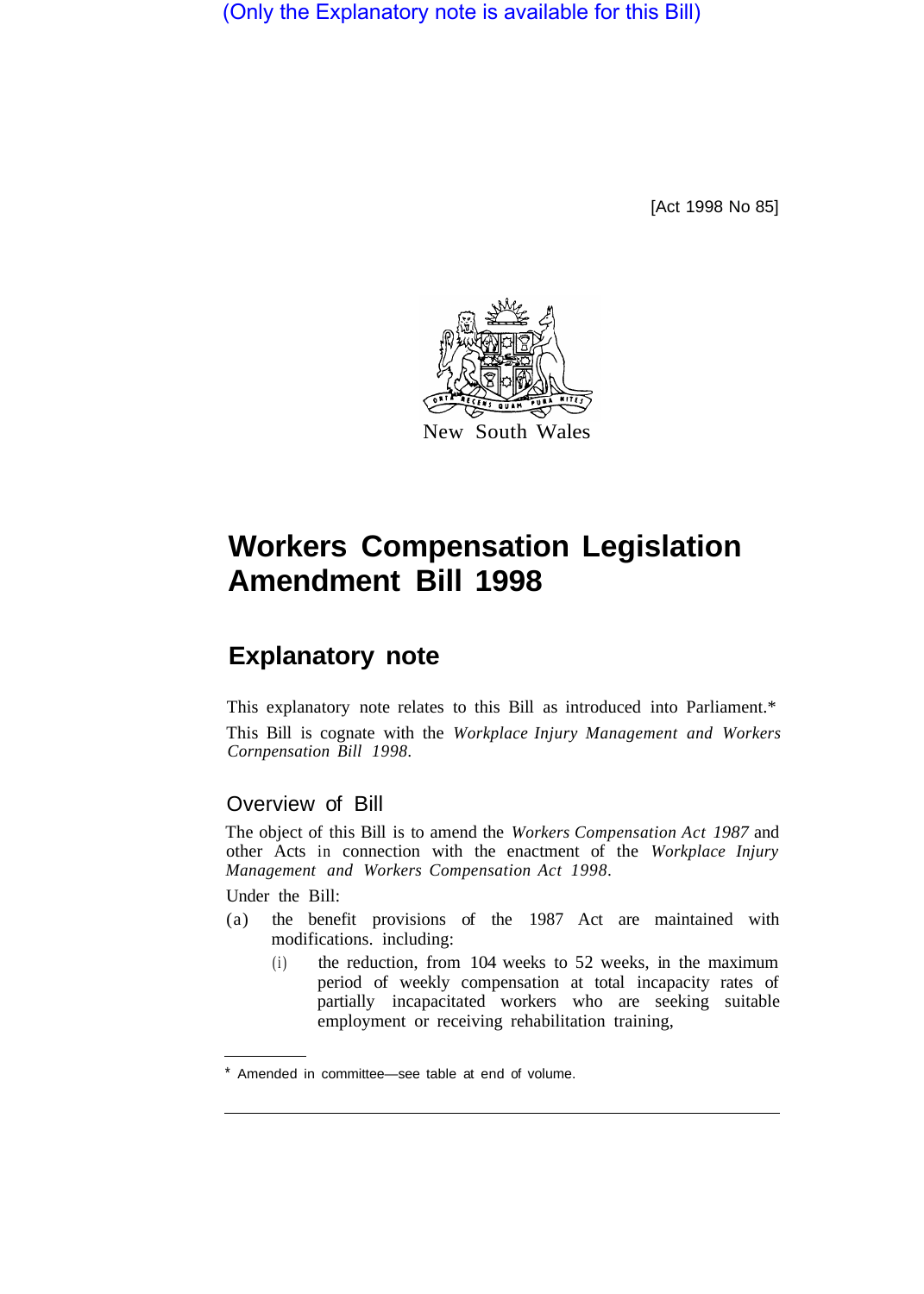Workers Compensation Legislation Amendment Bill 1998 [Act 1998 No 85]

Explanatory note

- (ii) the reduction in the rate of weekly "make-up" compensation for partially incapacitated workers who have unreasonably rejected suitable employment,
- (iii) the removal of restrictions on the circumstances in which weekly payments of compensation may be commuted to a lump sum payment,
- (iv) the facilitation of the discontinuation of weekly payments for partially incapacitated workers after 104 weeks in certain cases where the worker is not seeking or has not obtained suitable employment,
- (v) the fixing of various rates of compensation for medical, hospital and other treatment by order of the WorkCover Authority rather than by regulation, and
- (b) the existing workers compensation insurance provisions of the 1987 Act are limited to insurance obtained up to 30 September 1999 and the Insurance Contribution Fund is closed, and
- (c) general savings and transitional provisions are enacted under the 1987 Act and other provisions consequentially repealed or amended, and
- (d) other Acts are consequentially amended.

## Outline of provisions

**Clause 1** sets out the name (also called the short title) of the proposed Act.

**Clause 2** provides for the commencement of the proposed Act on a day or days to be appointed by proclamation.

**Clause 3** is a formal provision giving effect to the amendments to the *Workers Compensation Act 1987* set out in Schedule 1.

**Clause 4** is a formal provision giving effect to amendments to other Acts set out in Schedule 2.

## **Schedules**

**Schedule 1** contains amendments to the *Workers Compensation Act 1987* to give effect to the objects mentioned above.

The Schedule deals with the provisions of the 1987 Act as follows:

#### **Part 1 Preliminary**

The Part is retained with consequential amendments. The 1987 Act is to be construed with and as if it formed part of the *Workplace Injury Management and Workers Compensation Act 1998* (the 1998 Act)—see **Schedule 1 [1].**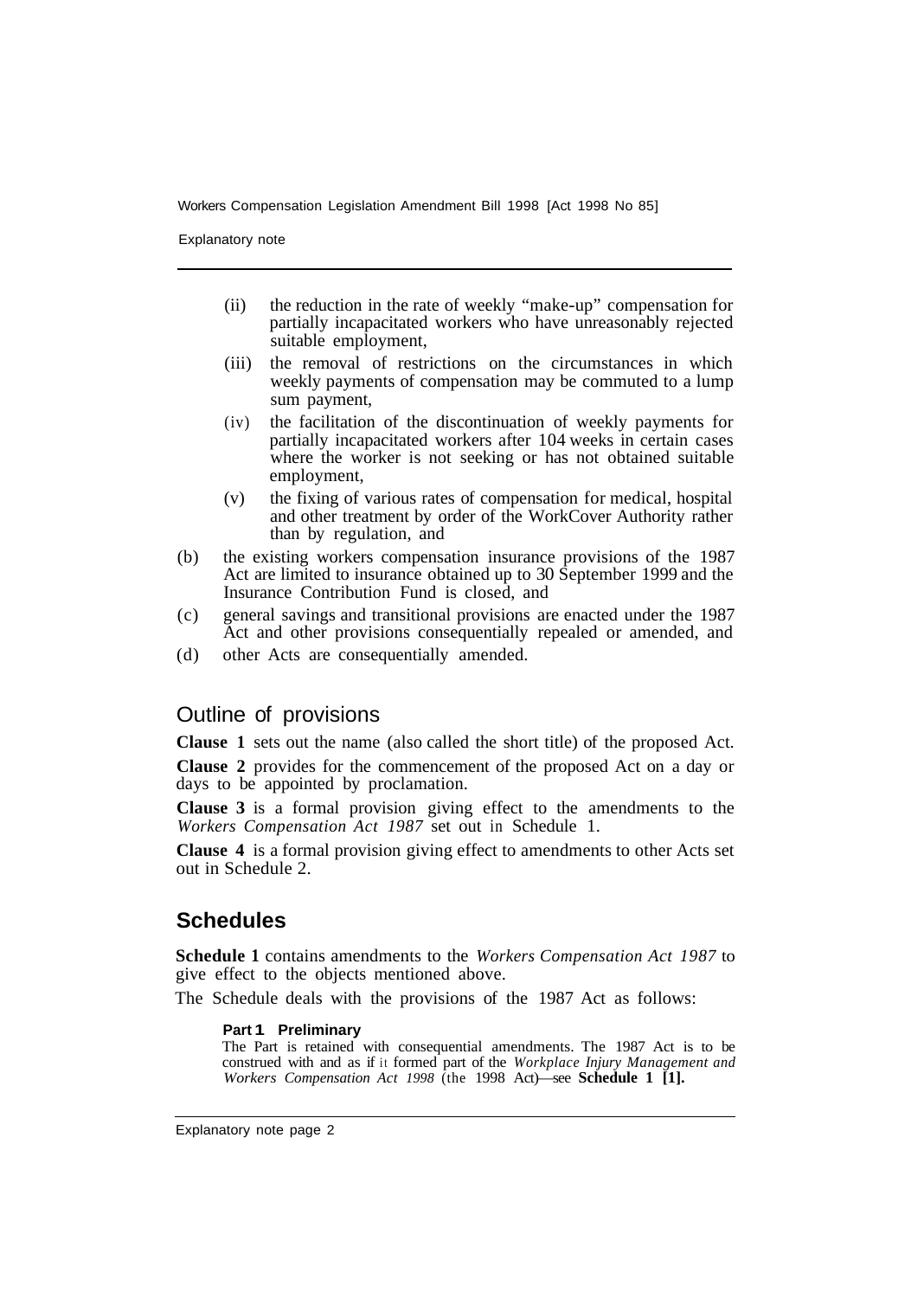Workers Compensation Legislation Amendment Bill 1998 [Act 1998 No 85]

Explanatory note

#### **Part 2 Compensation—Liability**

The Part is retained with consequential amendments (and not replicated in the 1998 Act) and will apply to liability for past and future injuries.

#### **Part 3 Compensation—Benefits**

The Part is retained with consequential amendments (and not replicated in the 1998 Act) and will apply to benefits for past and future injuries. Amendments are also made to give effect to the following proposed modifications of benefits described above:

- the reduction, from 104 weeks to 52 weeks, in maximum period of total  $(a)$ incapacity payments for partially incapacitated workers who are seeking suitable employment or receiving rehabilitation training—see **Schedule 1 [11]**
- $(b)$ the reduction in the rate of weekly "make-up" compensation for partially incapacitated workers who have unreasonably rejected suitable employment (generally by restricting the comparison of the worker's pre-injury and post-injury earning potential for the purposes of calculating the "make-up" compensation to award and similar rates for the work rather than actual gross rates)—see **Schedule 1 [17],**
- $(c)$ the removal of restrictions on the circumstances in which weekly payments of compensation may be commuted to a lump sum payment—see **Schedule 1 [20]–[31],**
- $(d)$ the facilitation of the discontinuation of weekly payments for partially incapacitated workers after 104 weeks in certain cases where the worker is not seeking or has not obtained suitable employment—see **Schedule 1 [32],**
- $(e)$ the fixing of various rates of compensation for medical, hospital and other treatment by order of the WorkCover Authority rather than by regulation—see **Schedule 1 [38]–[58].**

#### **Part 4 Compensation claims and proceedings**

This Part is repealed and is transferred (with modifications) to Part 2 of Chapter 4 of the 1998 Act and (in the case of the Uninsured Liability and Indemnity Scheme) to Part 9 of Chapter *5* of the 1998 Act—See **Schedule 1 [63].** 

#### **Part 5 Common law remedies**

The Part is retained (and not replicated in the 1998 Act) and will apply to common law remedies for past and future injuries. Amendments are made to the provisions relating to elections between common law remedies and workers compensation and to mitigation of damages—see **Schedule 1 [64]–[66].** 

#### **Part 6 Rehabilitation of injured workers**

This Part is repealed and its provisions incorporated (with modifications) in the proposed workplace injury management provisions of Chapter 3 of the 1998 Act—see **Schedule 1 [67].**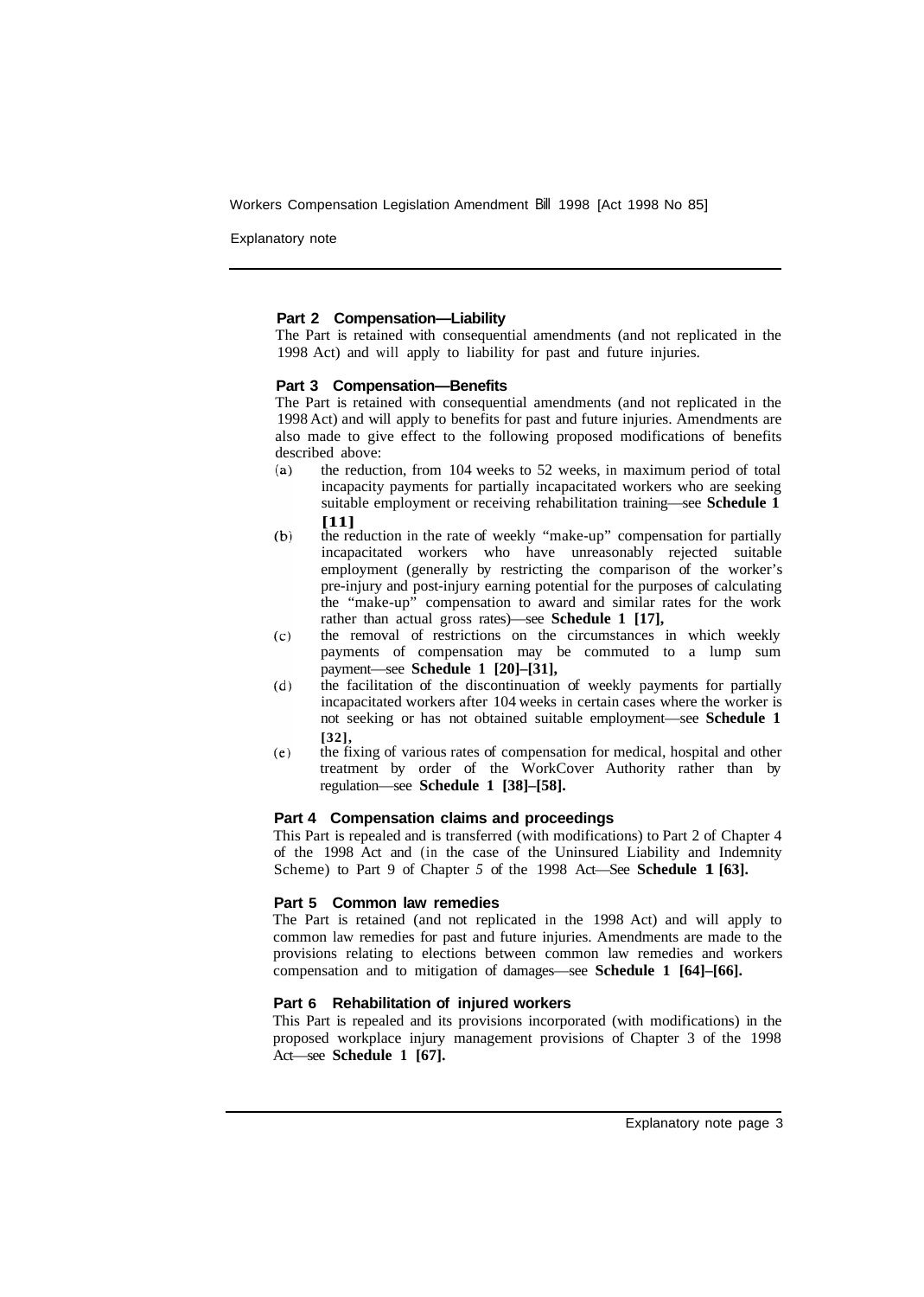Workers Compensation Legislation Amendment Bill 1998 [Act 1998 No 85]

Explanatory note

#### **Part 7 Insurance**

This Part is retained with modifications to regulate the existing insurance arrangements. The new insurance arrangements are contained in Chapter 5 of the 1998 Act. Under the amendments to this Part:

- (a) Existing workers compensation licensed insurers ("the managed fund insurers") will continue to issue and renew policies of insurance up to 30 September 1999. No further policies will be issued or renewed by them after that date. They will continue to manage the statutory insurance funds established under the 1987 Act for liabilities under the policies issued or renewed by them.
- (b) Existing self-insurers will become self-insurers under the 1998 Act and will cease to be self-insurers under the 1987 Act from 30 September 1999.
- (c) The Insurers' Contribution Fund will be closed and amounts standing to the credit of the Fund will be distributed among the insurers entitled to claim against the Fund in proportion to each insurer's market share.
- (d) Provisions for defaulting insurers and insolvent insurers are consequentially amended so that any future defaults or insolvencies will be dealt with under the parallel provisions of the 1998 Act.

See **Schedule 1 [68]–[82].** 

#### **Part 8**

Previously repealed.

#### **Part 9 WorkCover Authority Fund**

This Part is repealed and is transferred (with modifications) to Part 6 of Chapter 2 of the 1998 Act—See **Schedule 1 [83].** 

#### **Part 10 Miscellaneous**

The Part is retained with consequential amendments. Many of the provisions of the Part are repealed as a consequence of the enactment of general miscellaneous provisions in the 1998 Act applying to both that Act and the 1987 Act.

#### **Schedule 1 Deemed employment of workers**

This Schedule is repealed and is transferred to Schedule 1 to the 1998 Act.

#### **Schedule 2 Provisions relating to appointed conciliation officers**

This Schedule is repealed and is transferred to Schedule *6* to the 1998 Act.

#### **Schedules 3, 4**

Previously repealed.

### **Schedule 5 Repeals**

Retained.

#### **Schedule 6 Savings, transitional and other provisions**

This Schedule is retained and is amended to include the relevant provisions consequent on the enactment of this amending Act and the 1998 Act.

Explanatory note page 4